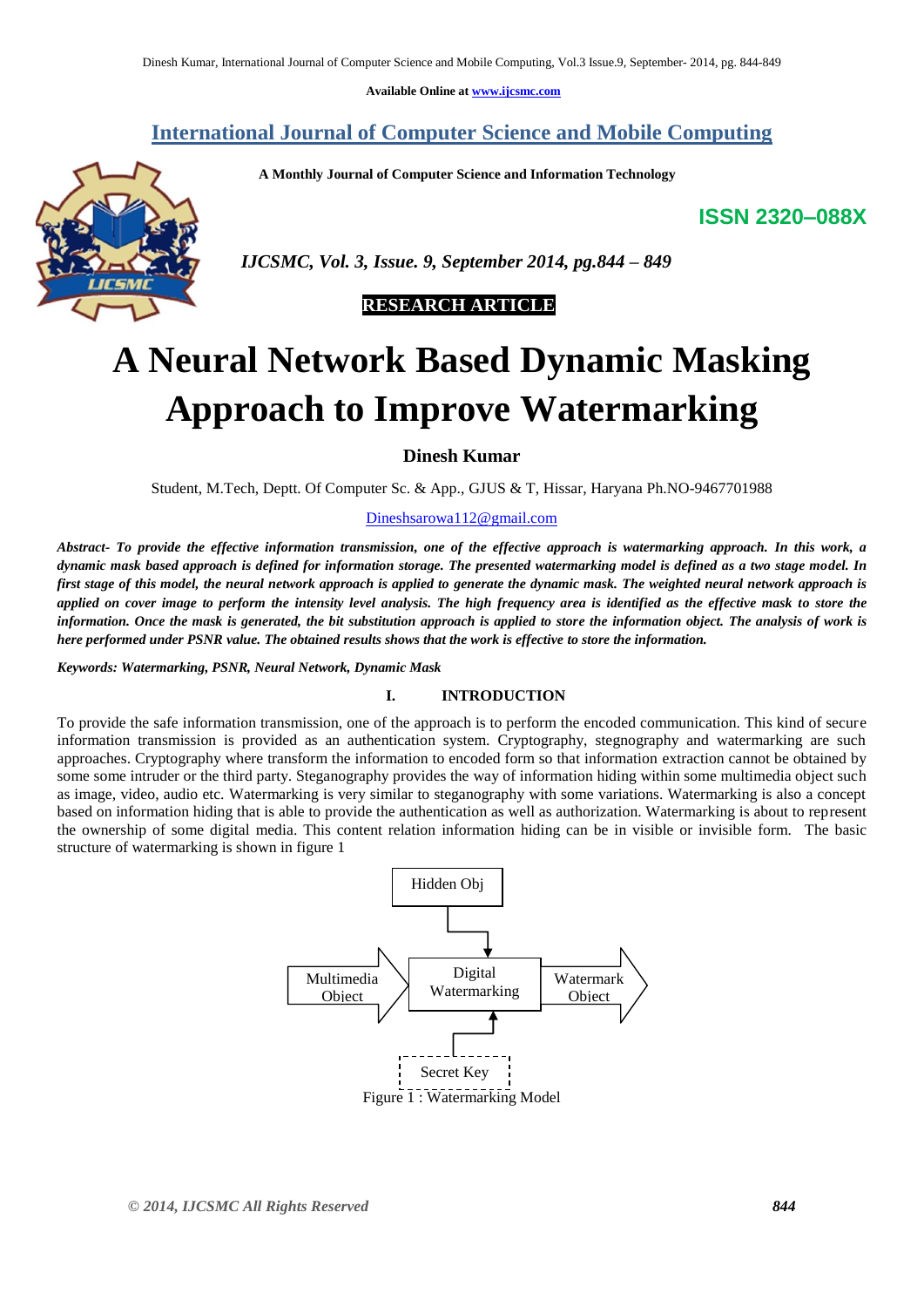As shown in the figure, watermarking process accepts the hidden object as input and multimedia object as the cover object. The watermarking process is based on the secret key that is used as the algorithmic approach that actually performs the data hiding within the multimedia object. The equational Represntation of this watermarking process is shown here under

#### WatermarkObj= Watermarking(MulObj, HiddenObj)

In same way, the reterival of the information from the watermarked object is shown here under

HiddenObj = Extraction(WatermarkObj,SecretKey)

The extraction process accepts the watermarked object and the secret key algorithm as input and perform the information reterival.

There are number of associated approaches to perform the watermarking. These approaches are based on mask generation. According to this masking method, the approaches are divided in two main categories shown in figure 1



Figure 2 : Watermarking Approaches

The masking in watermarking is identified as the effective multimedia object area where the hidden object is stored. In case of static mask, the effective hidden object area over the image is pre-defined under some constraints specification such as LSB based watermarking. According to this approach always the least significant bit is considered as the effective data area where the information will be stored.

Another effective approach to hide the information is dynamic masking approach. Dynamic mask generation is actually the feature extraction approach applied over the multimedia object to extract the effective image area. There are number o associated approaches to generate the dynamic mask such as DCT (Discrete Cosine Transformation), DWT (Digital Wavelet Transformation) etc. Another effective dynamic mask approach is based on frequency analysis.

In this present work, neural network based approach is defined to analyze the multimedia image to generate the dynamic mask. In this section, the information security mechanism is defined based on watermarking approach. The work has defined the watermarking model along with relative approaches. In section II, the work defined by earlier researchers is defined. In section III, the presented research methodology is defined along with algorithmic approach. In section IV, the results obtained from the work are shown. In section V, the conclusion obtained from the work are presented.

# **II. RELATED WORK**

A Lot of work is defined by earlier researchers for digital information security and authentication. Author defined work on watermarking approaches. Some of the work defined by earlier researchers on watermarking approaches is defined in this section. Chuan-Yu Chang et al. [1] has defined a work on digital watermarking using neural network approach. Author defined a work to improve the data hiding under different attacks so that no information loss will occur. Author has defined a work to improve the robustness, imperceptibility in watermarking process. Fan Zhang et al. [2] has defined a work to improve the communication over the transmission channel by watermarking approach. Author has defined the capacity estimation based work to identify the storage capacity to hide the information. Author has defined a Hopfield Neural Network approach to identify the watermarking capacity. Author analyze the associativity based estimation to identify the effectiveness of watermarking process. Fan Zhang et al.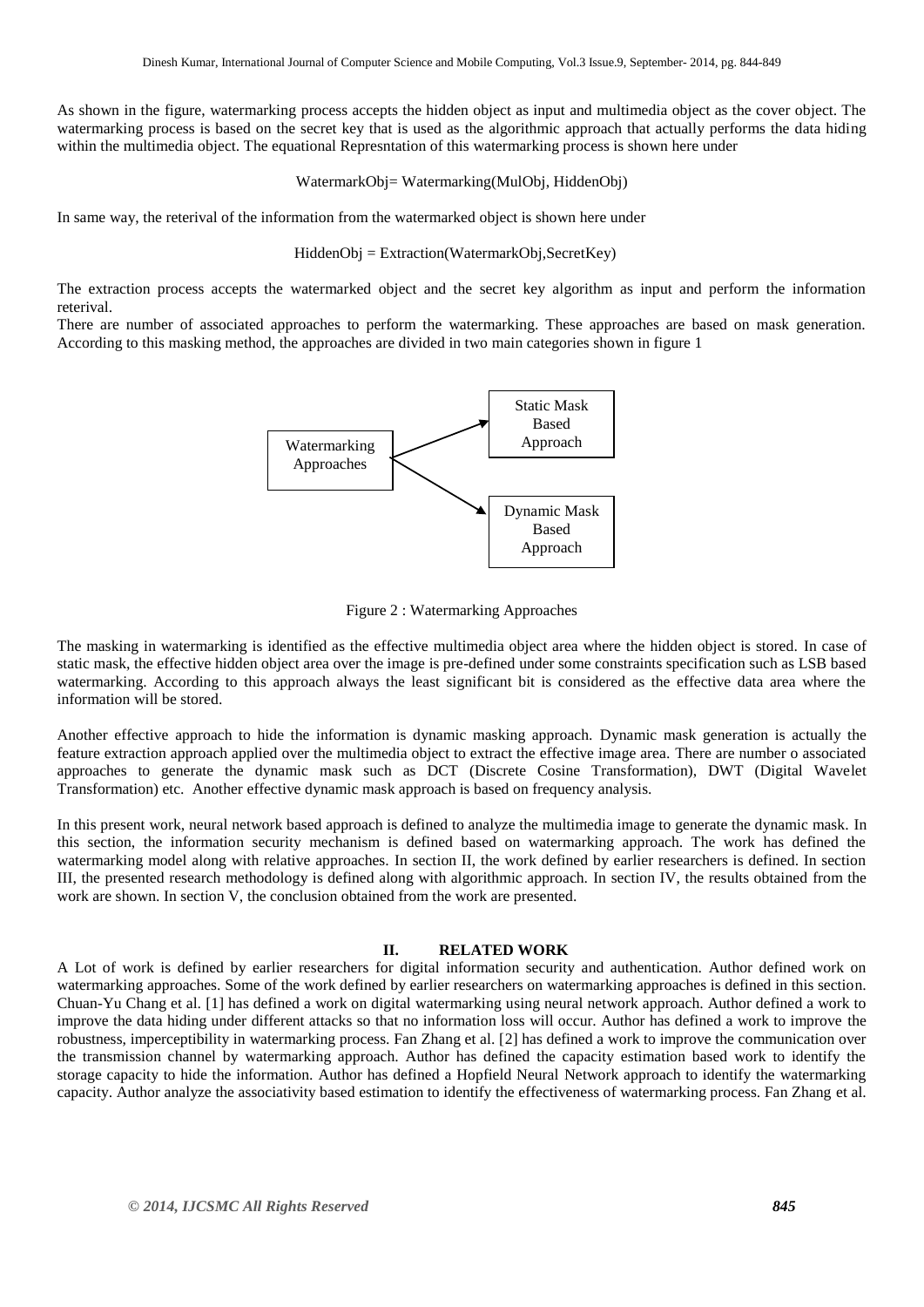[3] has defined the Shanon formula based capacity estimation approach to improve the existing Hop Field Neural network approach. Mohammad Amrollahzadeh et al. [4] has defined DCT based block analysis approach to perform the data hiding. Author used the Huffman encoding approach at earlier stage to perform data compression and to improve the capacity of data hiding. Author has defined the watermarking to improve the quality of data hiding process and kept the authenticity of the work. Author has performed the analysis based on PSNR and MSE values to preserve the quality of the process. Ahmad R Naghash Nilchi et al. [5] has defined a hybrid approach using DCT and neural network to improve the watermarking process and by preserving the visual characteristics of the image. Author has embedded the contents by changing the contents under effective thresholding approach. Author has analyzed the work on binary image and and obtained the effective results under different attacks. WANG Yun-Kuan et al. [6] presented a new watermarking approach to protect the media from copyright violation. Author has defined neural network based adaptive approach to improve the visual system. Author also integrate it with DCT approach to improve the robustness and the adaptability.

ZHANG Zhi-Ming et al. [7] has presented a RBF neural network approach integrated with DCT approach to improve the watermarking. Author defined the cryptography using caotic approach at the earlier stage to improve the security and reliability. Author used the frequency level analysis along with DCT based block analysis approach to transform the information domain. Author has defined the attack analysis to improve the embedding process under component feature analysis. Author has defined the work under different attacks to show the robustness of work. Qiu Benseng et al [8] has presented a quantization algorithm to improve the adaptive vector encoding approach to identify the effective area where information will be stored. Author has defined a DCT improved neural network approach to classify the image under frequency analysis to identify the effective image area where information will be stored. Author has defined the vector quantization approach to improve the data hiding. Jun Zhang et al. [9] has presented a neural network approach to improve the integrity of copyright protection. Author has defined a wavelet based scheme to improve the watermarking. Author has defined a sub block based decomposition for storing the information effectively over these blocks.

# **III. PROPOSED APPROACH**

In this present work, a dynamic mask based approach is defined to improve the reliability of watermarking algorithm. The work is about to identify the effective intensity analysis over the image based on frequency level anlaysis. In this work, neural network based approach is defined to generate effective area where information will be stored. The presented work is defined as a two stage work. In first stage, the effective area identification is done using neural network approach. Once the are3a is identified, in second stage, the information hiding is performed. Here in figure 3, the proposed neural network based model is defined to perform watermarking.

As shown in the figure, the work has accepted the cover image and the hidden object image as input. To identify the effective area, the neural network is applied under different parameters. The parameters includes the specification of transfer function, weighted values and the layers in the network. Once the neural network parameters are defined, the next work is to identify the effective area from the image using neural network approach. This region identification is here done to extract the ROI over the image. This region analysis is performed in terms of high intensity are identification. Once the area is recognized, the next work is defined to hide the information in this recognized area by performing the bit level replacement. The algorithmic approach implemented in this work to hide the information is shown in table 1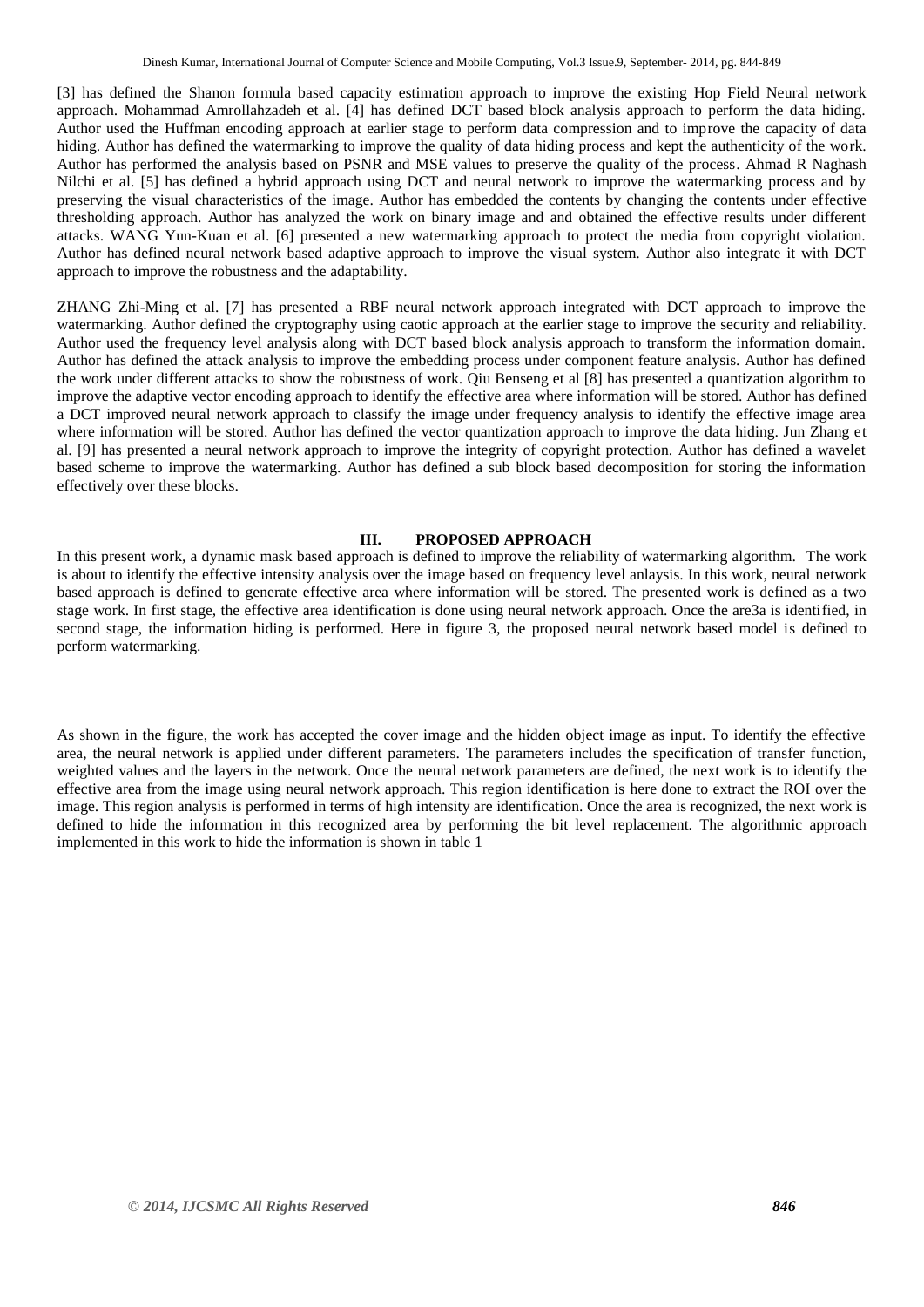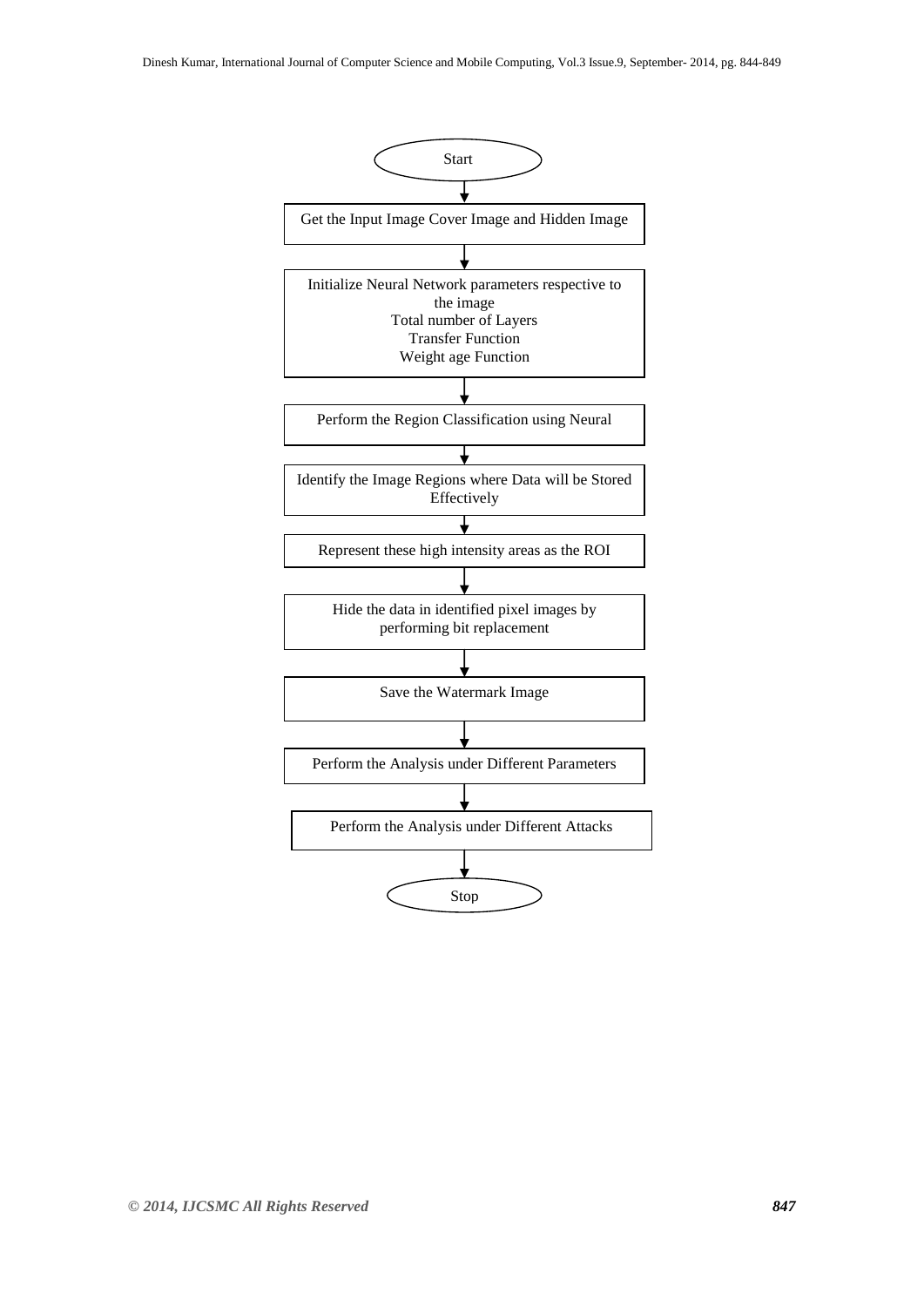Table 1 : Algorithm

|    | 1. Divide the image in image segments of some    |
|----|--------------------------------------------------|
|    | normalized size like mxm                         |
| 2. | Normalize the pixel value.                       |
| 3. | Train the sub images using 3 layer back          |
|    | propagation Network.                             |
| 4. | Pass the input to the input layer,               |
| 5. | From this input values some output is driven for |
|    | the hidden layer. And after applying some        |
|    | weightage the output values are derived.         |
| 6. | Identify the Image Pixels where to store data    |
| 7. | Hide data over the image                         |
| 8. | Calculate the MSE and other analysis parameters. |
|    |                                                  |

The presented work is based on neural network approach. The implementational stage based on neural network is shown here under

#### **A) Neural Network**

The back propagation technique described by Rumelhart et al was a very significant development in the field of neural networks, and has found many applications in a wide range of areas of research. The application of a simple three-layer back propagation network for image data watermarking was first proposed by Cottrell et al. and subsequently studied and developed by others [4,5]. Some inherent features of back propagation network image data watermarking schemes are: (a) the network structure is massively parallel, (b) the network is adaptive, (c) the network determines the compressed features of the original image in a self organizing manner during the training stage, and (d) the intrinsic generalization property of the structure enables it to process images outside the training set (novel images) effectively. In this work, this neural network approach is applied to identify the effective image area where information is stored.

#### **IV. RESULTS**

To analyze the work, the work is tested on multiple images and analysis is performed under different parameters. The work is here implemented on multiple input images. The input image dataset considered in this work is shown in table 2.

| Image      | Type         | Dimension |
|------------|--------------|-----------|
| Lena.jpg   | Cover Image  | 512x512   |
| Baboon.jpg | Cover Image  | 512x512   |
| House.jpg  | Cover Image  | 512x512   |
| Man.jpg    | Cover Image  | 512x512   |
| Girl.bmp   | Secret Image | 128x128   |

## Table 2 : Input Image Dataset

The work is here tested on PSNR value analysis. PSNR provides the effectiveness of approach against noise. Higher the PSNR value more effective the results are considered. The PSNR results are shown in figure 4.